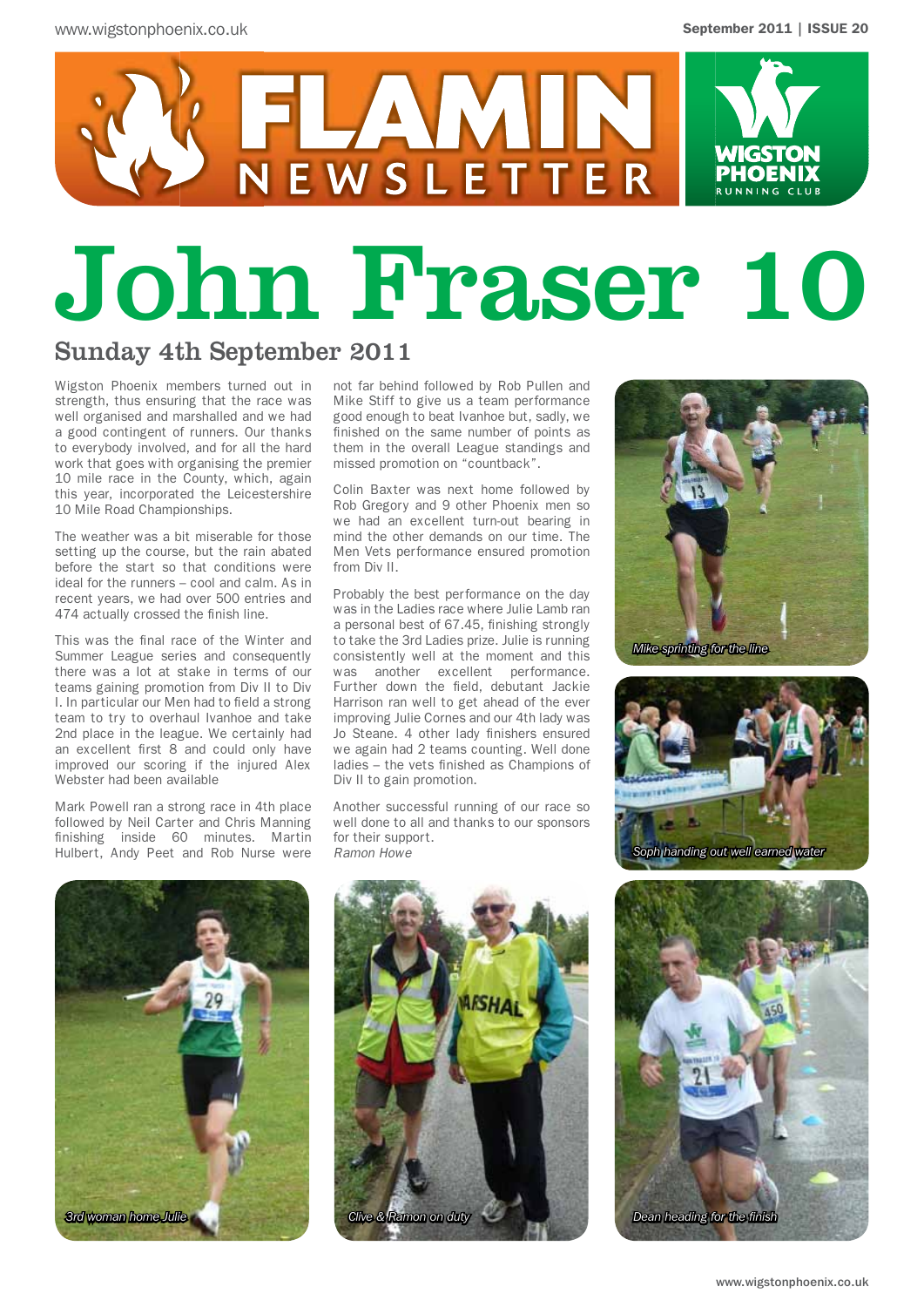## LRRL Presentation Night

#### Friday 28th October, Birstall Social

The League annual Presentation Night will be held on Friday 28th October at the Birstall Social Club. Many of you will know this is an excellent Social Night, with buffet and disco after presentation of the awards for the season 2011. Making it even better is that it is free to Wigston Phoenix members, as the cost is met by the club.

There is a list at the Club and we hope for good support for our award winners after another successful season in the League. All our teams competed this year in Div II, having achieved promotion last year from Div III. Our Lady Vets team had an outstanding year and finished up as Div II Champions, thereby getting promoted to Div I. The Men Vets team also did extremely well and also get promoted to Div I, by virtue of finishing runners-up.

The Mens team came agonisingly close to promotion by finishing with the same number of points as Ivanhoe, but missing out on promotion as runners-up by virtue of "countback". However, let us not be too disappointed as next year should enable us to build on this performance and perhaps finish as Div II Champions.

Our Ladies did well to finish the season mid-table after a slow start but the good feature is we are now consistently fielding 6 or 8 runners in each race.

The League awards go to the Wigston Phoenix runners who finished in the counting 4 for Men (counting 3 for Women) the most number of times and they are:

Men Vets: Mike Stiff / Colin Baxter / Andy Peet / Alex Webster

Women Vets: Julie Cornes / Julie Lamb / Maxine Powell

-----------------------------------------------------------------------

Finally, 100% awards go to Mike Stiff and Dean Hassall who competed in all the Winter and Summer League races in 2011.

*Ramon Howe*

## Braunstone Parkrun 1st Birthday

The 49th race of the series takes place next Saturday (24 September), starting at 9am in front of the old stable block at Braunstone Park. The race is free to enter but first-time runners must register beforehand online at www. parkrun.org.uk/braunstone.

Saturday's race will mark the event's first birthday and runners - old and new - and their families are invited to join in the celebrations after the regular race.

The Braunstone parkrun men's course record, set in week 3 by Cardiff AAC athlete Kevin Seaward, still stands at

15:14. The ladies' course best of 16:15 set in week 19 by GB Olympian, Lisa Dobriskey, also remains unbeaten.



#### LEICESTER RUNNING SHOP - LRRL LEAGUE 2011

#### Men - Division 2

| Position       | Team            | Total |
|----------------|-----------------|-------|
| 1              | Charnwood AC    | 200   |
| $\overline{2}$ | Ivanhoe         | 153   |
| 3              | Wigston Phoenix | 153   |
| 4              | Roadhoggs       | 143   |
| 5              | Hinckley        | 141   |
| 6              | Stilton         | 120   |
| 7              | <b>OWLS</b>     | 44    |
|                |                 |       |

#### Vet Men - Division 2

| Position    | Team            | Total |
|-------------|-----------------|-------|
| $\mathbf 1$ | Charnwood AC    | 182   |
| 2           | Wigston Phoenix | 177   |
| 3           | Hermitage       | 145   |
| 4           | Fleckney        | 141   |
| 5           | West End        | 132   |
| 6           | Stilton         | 132   |
|             | Harborough      | 89    |

#### Women - Division 2

| Position | Team                   | Total |
|----------|------------------------|-------|
| 1        | Wreake                 | 156.5 |
| 2        | Ivanhoe                | 151.5 |
| 3        | Hermitage              | 148.5 |
| 4        | Hinckley               | 145   |
| 5        | Charnwood AC B         | 144.5 |
| 6        | <b>Wigston Phoenix</b> | 132   |
| 7        | <b>Birstall B</b>      | 118   |
| 8        | West End               | 105   |
| 9        | Huncote B              | 100   |
| 10       | <b>OWLS</b>            | 0     |
|          |                        |       |

#### Vet Women - Division 2

| Position       | Team                   | Total |  |
|----------------|------------------------|-------|--|
| 1              | <b>Wigston Phoenix</b> | 171   |  |
| 2              | Desford                | 166   |  |
| 3              | Fleckney               | 143   |  |
| 4              | Roadhoggs              | 139   |  |
| 5              | Harborough             | 138   |  |
| 6              | West End               | 137   |  |
| $\overline{7}$ | Stilton                | 81    |  |
| 8              | OWLS                   | Ω     |  |
|                |                        |       |  |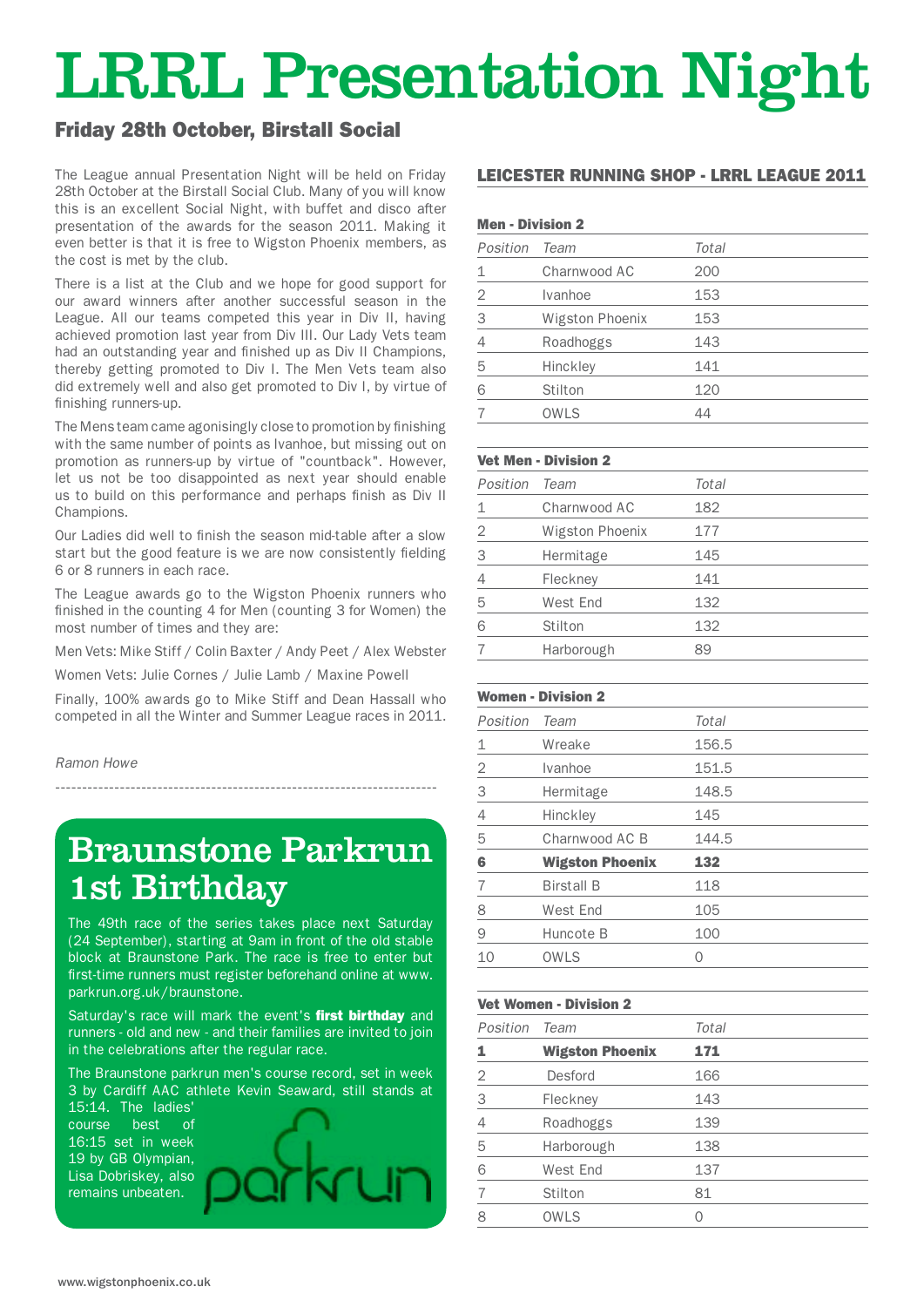## Derby Runner Cross Country 2011/12

Below are the dates for the 2011 - 2012 Derby Runner Cross Country League. More details to follow near the time. If you are new to the Club and enjoyed the summer runs over the fields with the Club, well this is the same expect a bit more muddy! Races tend to be well supported by other Clubs and the routes tend to vary between 5 or 6 miles. Any questions can be answered by Mike Stiff at the Legion on a Tuesday night.

| 2 October 11          | Markfield (West End)                       |
|-----------------------|--------------------------------------------|
| <b>23 October 11</b>  | Bagworth <i>(Desford)</i>                  |
|                       | <b>20 November 11</b> Foremark (Dave Mann) |
| <b>4 December 11</b>  | Allestree or Foremark (Shelton)            |
| 15 January 12         | Grace Dieu (Shepshed)                      |
| <b>19 February 12</b> | tba (Hinckley)                             |
| <b>4 March 12</b>     | National Final Sinai (Hatton Darts)        |

Entry fee this year is £3 per race for adults and £1 for junior races.

-----------------------------------------------------------------------

## Chairman's Message

Firstly a big thank you to all those who helped out at the John Fraser 10 (especially people whose mum/dad/wife etc. gave them little choice) without whose help the race could not take place. The race was very well received with only good comments so far and it should help keep next year's membership subs low.

Unfortunately the JF10 means the end to nice warm long Tuesday evening runs out in the countryside, track sessions & pub runs. It also means a break from league races till after Christmas and the mud monkeys can get started on the Derby Runner cross county races .If you have not tried this type of race before you should try it as it is great fun and as always the more runners (are you ready to run ladies) we turn out the better the team's chances are. On the downside it will be colder & darker so a reflective vest or top should be worn on training nights. Remember to run safely.

*Pete Sylvester*

## Interested in Old Running Magazines?

-----------------------------------------------------------------------

Tom Drake has hundreds of old Athletics Weekly magazines – some editions from the 70's and 80's, almost complete set from the 90's, and quite a few from the 00's. He also has some editions of Athletics Today from 89-93. They are all in good condition and if you are interested please contact Tom on 07845 941849.

-----------------------------------------------------------------------

## news in brief

#### New Members

Welcome to Judith Critchley and Sharon Clark who joined the club recently.

--------------------------------------------------------------------

--------------------------------------------------------------------

#### Membership Update

For the remainder of 2011 the Membership Fee will be £9 with a concessionary rate of £5 for students, unemployed and those aged over 65. For existing members who have not paid as yet the cost will remain at £18. 106 members have now paid up for the year.

--------------------------------------------------------------------

#### 4th – 6th November Training Weekend

Deposits of £20 are now required to secure your place following the initial list that was drawn up. Please give to Mick Jordan or Sid Greer.

--------------------------------------------------------------------

#### Wigston Phoenix Christmas Handicap Race, Sunday 18th December 2011

Be prepared for anything as the last couple of years have been snowy! The first runner to set off at 10.30am and others to follow at set times depending on your handicap, club members race only.

Based at Burton Overy Village Hall, Rectory End. Car Parking along Main Street, please share a lift if you can and park sensibly.

Best Fancy Dress Outfit to receive free tickets for the annual club party. Refreshments to be provided. Please bring a wrapped Christmas gift to exchange per race position.

-------------------------------------------------------------------- Leicester Marathon – Sunday 9th October 2011

This is a reminder from Ramon that marshals are required for the race. We currently have 3 people available but more help would be appreciated, even if for just part of the day. Please put your name down on the list at the club. *Thank you.*

--------------------------------------------------------------------

## Newsletter contacts

results@wigstonphoenix.co.uk news@wigstonphoenix.co.uk